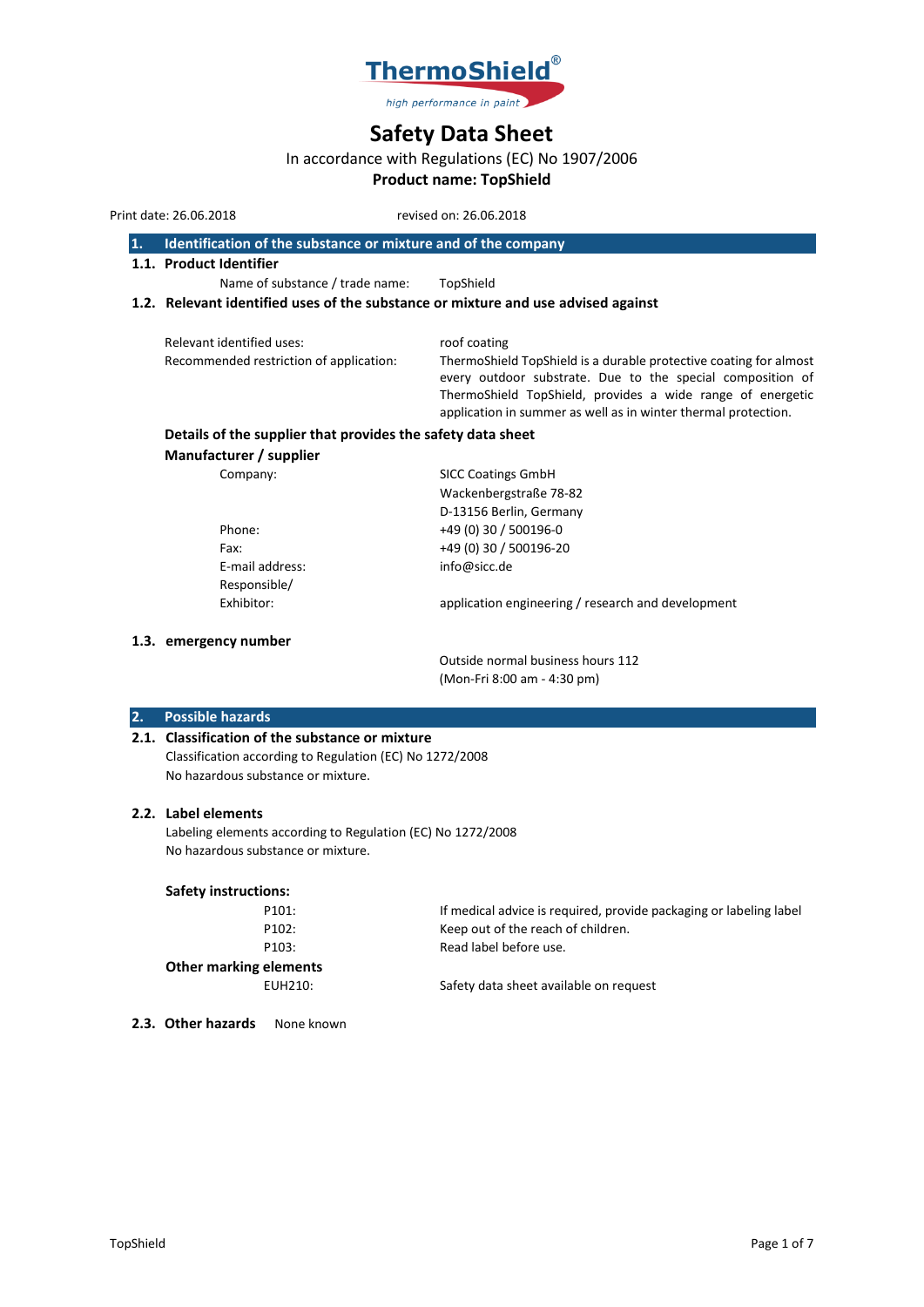

# **3. Composition / information on ingredients**

# **3.1. mixtures**

No hazardous ingredients.

| 4. | <b>First aid measures</b>                                                       |                                                                     |
|----|---------------------------------------------------------------------------------|---------------------------------------------------------------------|
|    | 4.1. Description of the first aid measure                                       |                                                                     |
|    | General information                                                             | No special first aid measures required. Take affected persons out   |
|    |                                                                                 | of danger. First aid must protect itself.                           |
|    | After inhalation                                                                | for complaints - fresh air supply                                   |
|    | After skin contact                                                              | wash skin with soap and water                                       |
|    | After eye contact,                                                              | remove contact lenses, keep eyelids open and rinse with plenty      |
|    |                                                                                 | of water, seek medical advice                                       |
|    | After swallowing                                                                | may cause nausea, vomiting and diarrhea, also gastrointestinal      |
|    |                                                                                 | irritation; call Physician and name the substance.                  |
|    | 4.2. Most important symptoms and effects, both acute and delayed                |                                                                     |
|    | Symptoms:                                                                       | no information available                                            |
|    | Risks:                                                                          | no information available                                            |
|    |                                                                                 |                                                                     |
|    | 4.3. Indication of any immediate medical attention and special treatment needed |                                                                     |
|    | Treatment:                                                                      | no information available                                            |
| 5. | <b>Fire-fighting measures</b>                                                   |                                                                     |
|    | 5.1. extinguishing Media                                                        |                                                                     |
|    | Suitable:                                                                       | foam, alcohol, carbon dioxide, dry chemicals, spray mist, water     |
|    | Not suitable for safety reasons:                                                | Observe local conditions                                            |
|    |                                                                                 |                                                                     |
|    | 5.2. Special hazards arising from the mixture                                   |                                                                     |
|    |                                                                                 | Contained containers may burst during extreme heat (pressure        |
|    |                                                                                 | build-up), smoke, carbon dioxide                                    |
|    |                                                                                 |                                                                     |
|    | 5.3. Instructions for firefighting                                              |                                                                     |
|    |                                                                                 | Avoid contact with skin. Keep container tightly closed. Material is |
|    |                                                                                 | not combustible if moisture is contained.                           |
|    |                                                                                 |                                                                     |
| 6. | <b>Accidental release measures</b>                                              |                                                                     |
|    | 6.1. Personal precautions, protective equipment and emergency procedures        |                                                                     |
|    |                                                                                 | Protective equipment / see chapter 2-5                              |
|    | 6.2. Environmental precautions                                                  | Observe local, governmental regulations; Not in the keep the        |
|    |                                                                                 | sewage system away.                                                 |
|    |                                                                                 |                                                                     |
|    | 6.3. Methods and materials for retention and cleaning                           |                                                                     |
|    |                                                                                 | Dispose of materials with non-combustible absorbents (eg sand,      |
|    |                                                                                 | sawdust, etc.) and dispose of according to local regulations. Clean |
|    |                                                                                 | with water and detergents, preferably do not use solvents.          |
|    |                                                                                 |                                                                     |
|    | 6.4. Reference to other sections                                                | See section 7, 8 and 13 of the MSDS for further information         |
|    |                                                                                 | Safety Data Sheet                                                   |
|    |                                                                                 |                                                                     |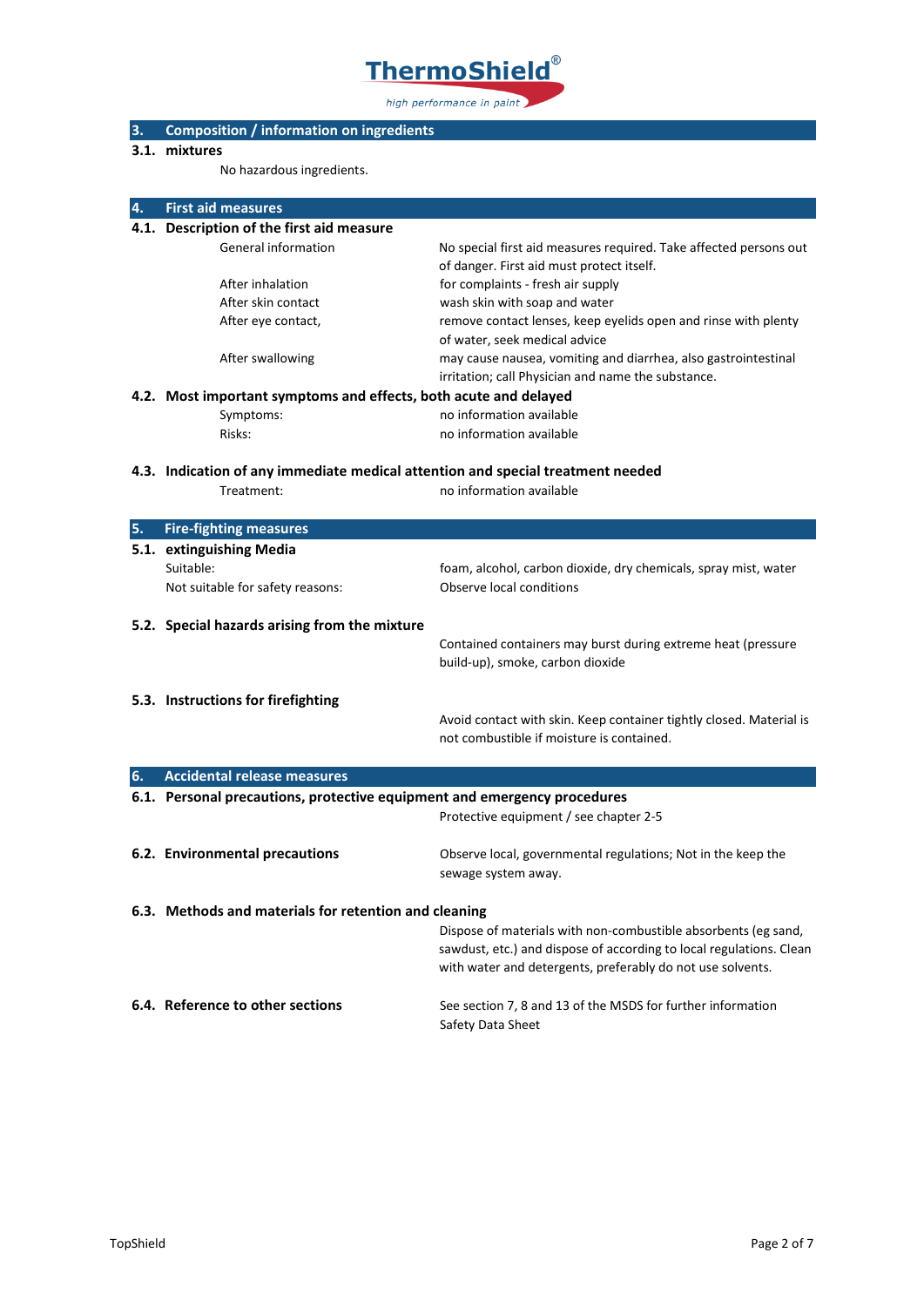

| 7. | <b>Handling and storage</b>                                             |                                                                |
|----|-------------------------------------------------------------------------|----------------------------------------------------------------|
|    | 7.1. Precautions for safe handling                                      |                                                                |
|    | Advice on safe handling                                                 | Observe the minimum standards for the TRGS 500 (Technical rule |
|    |                                                                         | for hazardous substances). Avoid contact with eyes and skin.   |
|    | Measures for protection against fire and explosions                     |                                                                |
|    |                                                                         | The product is not combustible if moisture is still present.   |
|    |                                                                         | Hazardous containers must be cooled with water.                |
|    | 7.2. Conditions for safe storage, including environmental compatibility |                                                                |
|    | Information on storage conditions                                       | Store in a cool, frost-free place                              |
|    | Requirements to be met by storerooms and containers                     |                                                                |
|    |                                                                         | Keep container closed, protect from freezing and heat, do not  |
|    |                                                                         | empty container with pressure, no pressure containers          |
|    | Storage class:                                                          | 12 - Non-flammable liquides                                    |
|    | 7.3. Specific end use (s)                                               | ThermoShield TopShield is a roof coating.                      |
|    |                                                                         | Gis code BSW10                                                 |
|    |                                                                         | Technical information of the manufacturer must be observed.    |

# **8. Exposure controls / personal protection equipment**

# **8.1. Parameters to be monitored**

**Occupational exposure limits and / or biological limits workplace exposure limits (AGW) Germany** No substances to be monitored

## **8.2. Limitation and monitoring of exposure**

Technical measures and applications of appropriate work procedures, as listed in Section 7, shall prevail over the use of personal protective equipment. Recommended analytical procedures for workplace measurements: see the Federal Institute for Occupational Safety and Health (BauA).

| Personal protective equipment: | no special protective equipment required |
|--------------------------------|------------------------------------------|
| Eye / face protection          | wear protective goggles                  |
| Skin protection                | wear protective gloves if necessary      |
| Respiratory protection         | wear respiratory protection if necessary |

#### **9. Physical and chemical properties**

# **9.1. Information on basic physical and chemical properties**

| Form:                           | liquid                                             |                          |
|---------------------------------|----------------------------------------------------|--------------------------|
| Color:                          | basic color shade white, depending in pigmentation |                          |
| Odor:                           | characteristic                                     |                          |
| Odor threshold:                 | n.d.                                               |                          |
| Vapor pressure:                 | n.d.                                               |                          |
| pH value:                       | $8.00 \pm 0.4$ at 20 $^{\circ}$ C                  | <b>DIN 19266</b>         |
| Melting point / freezing point: | $0 °C$ water = $0 °C$                              |                          |
| Initial boiling point:          | 100 $^{\circ}$ C water = 100 $^{\circ}$ C          |                          |
| Flash point:                    | n.a.                                               |                          |
| Evaporation rate:               | n.d.                                               |                          |
| Flammability:                   | n.a.                                               |                          |
| Upper explosion limit:          | n.a.                                               |                          |
| Lower explosion limit:          | n.a.                                               |                          |
| Oxidizing properties:           | n.a.                                               |                          |
| Density:                        | 1.04 kg / dm <sup>3</sup>                          | <b>DIN EN ISO 2811-1</b> |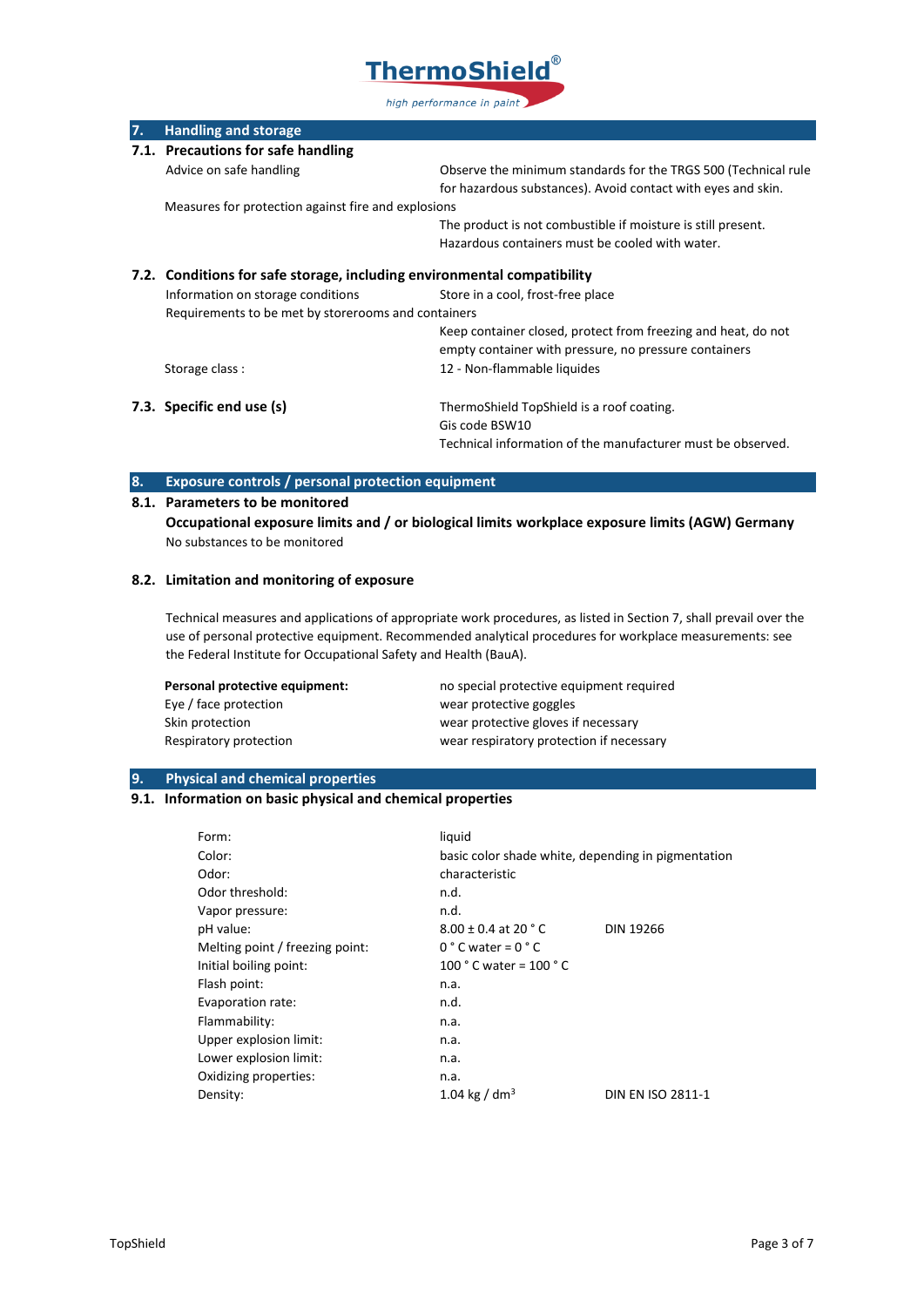

| Vapor density $(20 °C)$ :                | n.b.                      |                        |
|------------------------------------------|---------------------------|------------------------|
| Auto-ignition:                           | n.a.                      |                        |
| Partition coefficient n-octanol / water: | n.b.                      |                        |
| Decomposition temperature:               | n.d.                      |                        |
| Explosive properties:                    | n.a.                      |                        |
| Viscosity:                               | 120 ± 2 KU                |                        |
| Solid content:                           | approx. 56%               | <b>DIN EN ISO 3251</b> |
| Fineness:                                | $<$ 40 $\mu$ m            | <b>DIN EN ISO 1524</b> |
|                                          | $*$ N.a. = not applicable |                        |
|                                          | * N.d. = not determined   |                        |
|                                          |                           |                        |

# **9.2. Other Information**

none

| 10. Stability and reactivity             |                                                                                                                                                                       |
|------------------------------------------|-----------------------------------------------------------------------------------------------------------------------------------------------------------------------|
| 10.1. Reactivity                         | No decomposition if used according to specifications application                                                                                                      |
| 10.2. Chemical stability                 | No decomposition if used according to specifications application                                                                                                      |
| 10.3. Possibility of hazardous reactions | No decomposition if used according to specifications application                                                                                                      |
| 10.4. Conditions to avoid                | See chapter 7                                                                                                                                                         |
| 10.5. Incompatible materials             | Avoid contact with strong acids, strong alkalis                                                                                                                       |
| 10.6. Hazardous decomposition products   | No decomposition if used according to specifications application.<br>Fire, also heating by welding and cutting produces smoke, carbon<br>dioxide and carbon monoxide. |

| 11. Toxicological information                                                                                        |
|----------------------------------------------------------------------------------------------------------------------|
| 11.1. Information on toxicological effects                                                                           |
| <b>Acute toxicity</b>                                                                                                |
| According to EU classification criteria, the product is not considered to be acutely toxic.                          |
| <b>Corrosive to the skin</b>                                                                                         |
| According to EU classification criteria, the product is not considered to be irritating to the skin.                 |
| Serious eye damage / irritation                                                                                      |
| According to EU classification criteria, the product is not considered to be eye irritant.                           |
| Respiratory or skin sensitization                                                                                    |
| May cause allergic reactions if repeated contact is made with particularly sensitive persons.                        |
| Germ cell mutagenicity                                                                                               |
| The mixture is not classified. The mixture contains no substances classified as mutagenic.                           |
| Carcinogenicity                                                                                                      |
| The mixture is not classified. The mixture contains no substances classified as carcinogenic.                        |
| <b>Reproductive toxicity</b>                                                                                         |
| The mixture is not classified. The mixture contains no substances classified as toxic for reproduction.              |
| Specific target organ toxicity - repeated exposure                                                                   |
| The mixture is not classified. The mixture contains no substances classified as specific target organ toxicant after |
| repeated exposure.                                                                                                   |
| Specific target organ toxicity - single exposure                                                                     |
| The mixture is not classified. The mixture contains no substances classified as specific target organ toxicant after |
| repeated exposure.                                                                                                   |
| Aspiration                                                                                                           |
| The mixture is not classified. The mixture contains no substances classified as hazardous to aspiration.             |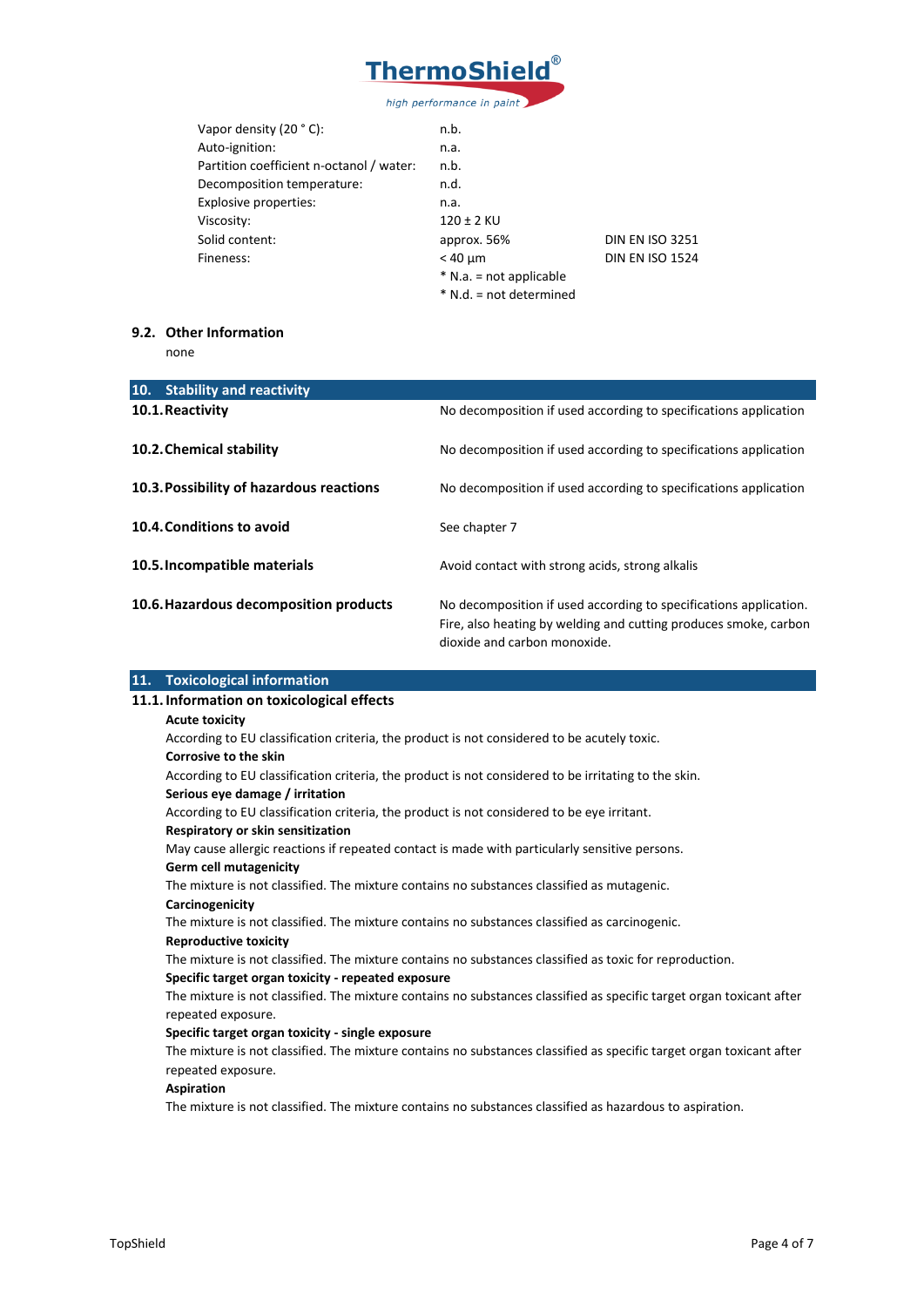

| There are no data available on the product                        |
|-------------------------------------------------------------------|
|                                                                   |
| There are no data available on the product                        |
|                                                                   |
| There are no data available on the product                        |
|                                                                   |
| There are no data available on the product                        |
|                                                                   |
| There are no data available on the product                        |
|                                                                   |
| There are no data available on the product                        |
|                                                                   |
|                                                                   |
| Dispose of in accordance with local regulations.                  |
| Regular disposal by incineration in a combustion plant, local and |
| official regulations must be observed.                            |
|                                                                   |
| Packaging must be disposed of in a completely emptied state       |
| (drip-free, non-wiping and free of spatula). Packaging should be  |
| reused or recycled, in compliance with the applicable local and   |
| governmental regulations.                                         |
| Waste key according to Ordinance on Waste Disposal (AVV)          |
|                                                                   |

080120 aqueous suspensions containing paints or varnishes

#### **14. Transport information**

## **14.1.UN number**

The product is not a dangerous good in national / international road, rail, sea, and air transport.

#### **14.2.UN proper shipping name**

#### **ADR / RID**

The product is not a dangerous good in national / international road, rail, sea, and air transport. **IMDG code / ICAO-TI / IATA-DGR**

The product is not a dangerous good in national / international road, rail, sea, and air transport.

#### **14.3. Transport hazard class**

The product is not a dangerous good in national / international road, rail, sea, and air transport.

#### **14.4. packaging group**

The product is not a dangerous good in national / international road, rail, sea, and air transport.

#### **14.5. environmental hazards**

The product is not a dangerous good in national / international road, rail, sea, and air transport.

#### **14.6. Special precautions for the user**

The product is not a dangerous good in national / international road, rail, sea, and air transport.

# **14.7. Transport in bulk according to Annex II of the MARPOL Convention and the IBC Code**

The product is not a dangerous good in national / international road, rail, sea, and air transport.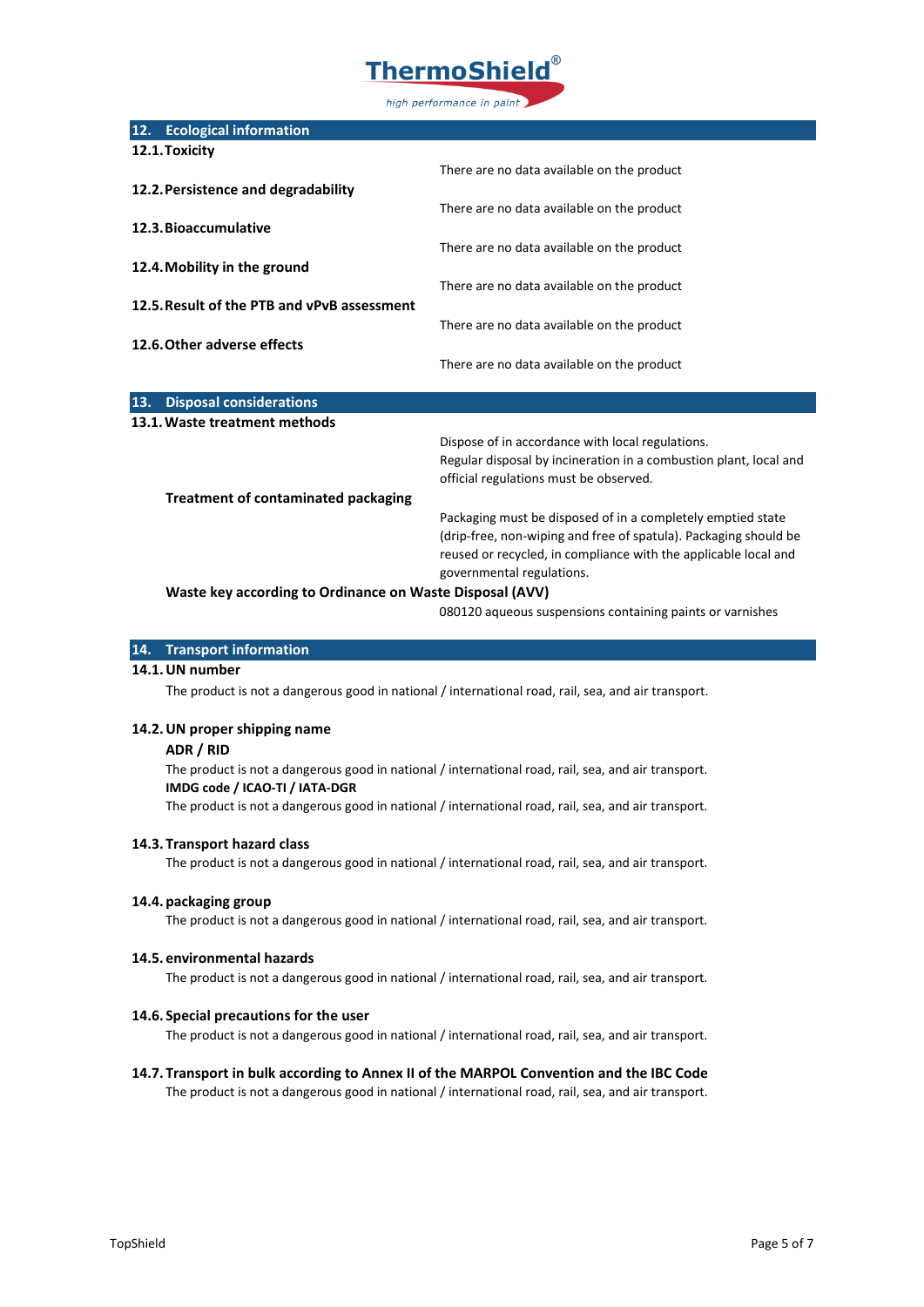

# **15. Regulatory**

**15.1. Safety, health and environmental regulations / legislation specific for the substance or mixture**

#### **EU regulations**

Regulation (EC) No 1005/2009 (substances that deplete the ozone layer): Not applicable Regulation (EC) No 850/2004 (persistent organic pollutants): Not applicable Regulation No 649/2012 (export and import of dangerous chemicals): Not applicable Regulation (EC) No 648/2004 (Detergents Regulation): Not applicable Authorization in accordance with Title VII of Regulation (EC) No 1907/2006: No Restrictions under Title VIII of Regulation (EC) No 1907/2006: No

#### **National regulations, e.g.**

Water hazard class WGK 1 Self-leveling according to VwVws (regulation of waterendangering substances)

**Solvent regulation:** Wb < 7 g/l (maximum value according to VOC Annex II A/c 40 g/l)

# **15.2. Chemical Safety Assessment**

No substance safety assessment has been carried out by the manufacturer for this mixture.

#### **16. Additional information**

**Changes to the last version** Replaces datasheet from 13.04.2018

#### **Literature and data sources**

REACH Regulation (EC) No 1907/2006, as last amended by Regulation (EU) 2017/1000 CLP Regulation (EC) No 1272/2008, as last amended by Regulation (EU) 2017/776 **Internet** http://www.baua.de http://publikationen.dguv.de http://dguv.de/ifa/stoffdatenbank http://www.gischem.de http://echa.europa.eu/en/candidate-list-table

# **Methods according to Article 9 of Regulation (EC) No 1272/2008 on the evaluation of the information for classification.**

The hazard characteristics of the product have been assessed in accordance with Annex I to Regulation (EC) No 1272/2008 (CLP Regulation).

#### **Text of the dangers and / or safety instructions referred to in section 2**

P101: If medical advice is required, provide packaging or labeling label P102: Keep out of the reach of children. P103: Read label before use. EUH210: Safety data sheet available on request